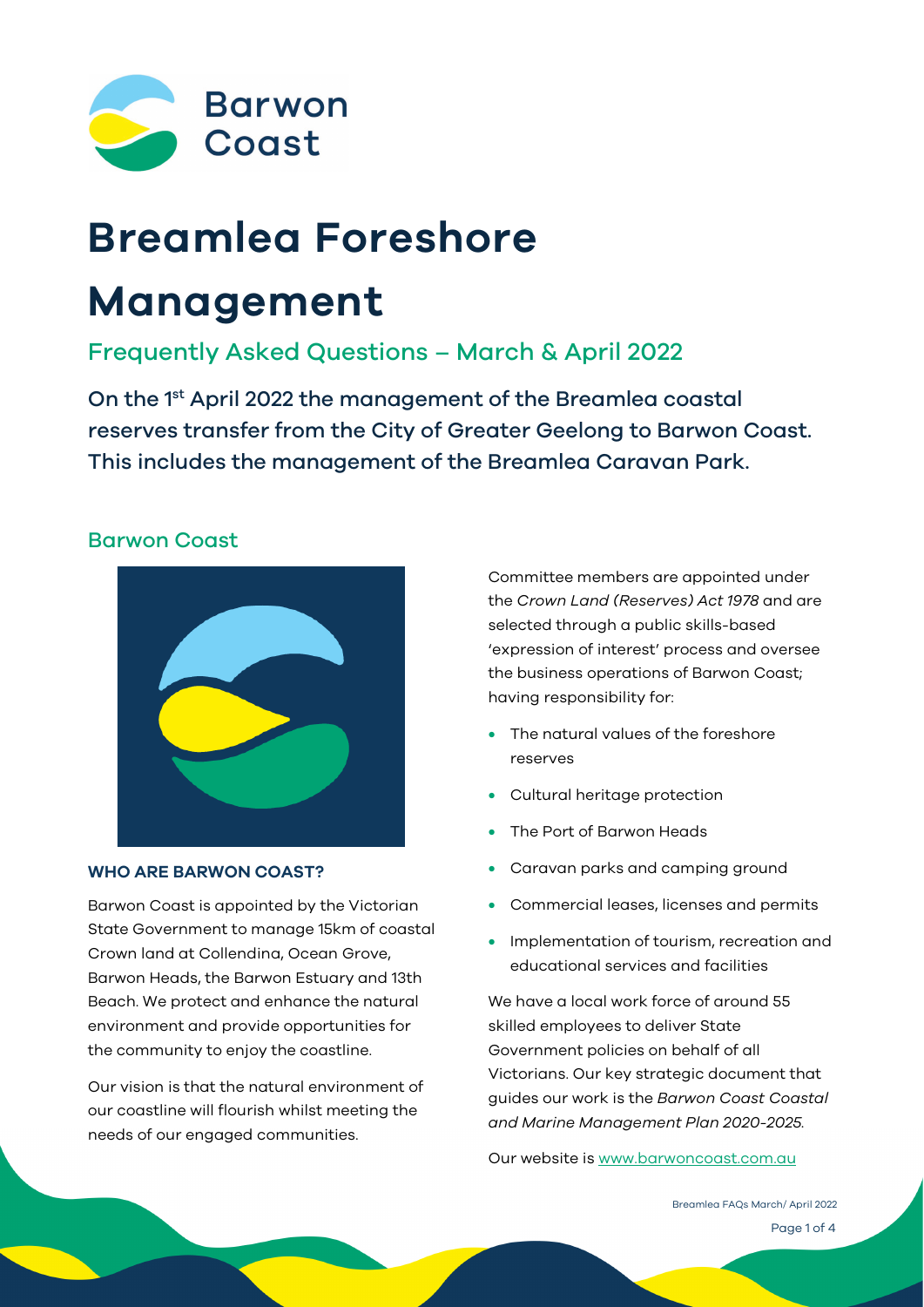

#### **HOW ARE BARWON COAST FUNDED?**

Barwon Coast currently generates approximately \$8 million in direct revenue annually, with the majority derived through fees from the caravan parks we manage (Riverview Family Caravan Park Ocean Grove and the Barwon Heads Caravan Park). Other revenue is derived from a range of sources including lease, licence and permit fees, and supplemented by government grants for specific projects.

No recurrent funding is received from commonwealth, state or local government.

All incoming funds are reinvested back into maintaining and improving coastal Crown land, public infrastructure and caravan park and campground facilities. This same model of reinvestment will be applied to our management of the Breamlea Caravan Park and adjacent foreshore reserves.

# Transfer of Management

#### **WHY IS MANAGEMENT BEING TRANSFERRED FROM COUNCIL TO BARWON COAST?**

The City of Greater Geelong Council gave inprinciple support to a transfer of management of the holiday park and foreshore reserves in October 2019.

This followed an independent review that supported a change of management, and the acknowledgement that significant resources were required to run the City's only holiday park.

Barwon Coast has significant knowledge of the tourism accommodation sector and is

well placed to oversee all aspects of the caravan park and foreshore reserve.

With more than 55 highly skilled staff, we specialise in caravan park management, tourism accommodation, conservation of natural resources and coastal amenity.



#### **WHAT WILL BARWON COAST BE DOING WITH THE BANCOORA BEACH PRECINCT MASTERPLAN CONCEPT?**

Barwon Coast is working with Council to better understand the priorities of the plan and determine how the various aspects can be delivered.

#### **WHAT WILL THE CHANGE OF MANAGEMENT MEAN FOR THE BANCOORA SURF LIFESAVING CLUB?**

Barwon Coast knows the real value that surf lifesaving clubs bring to local communities and most importantly for the provision of beach safety. We will support the Bancoora Surf Life Saving Club in the same manner as the City have and consistent with our support of the Ocean Grove Surf Life Saving Club and the 13th Beach Surf Life Saving Club.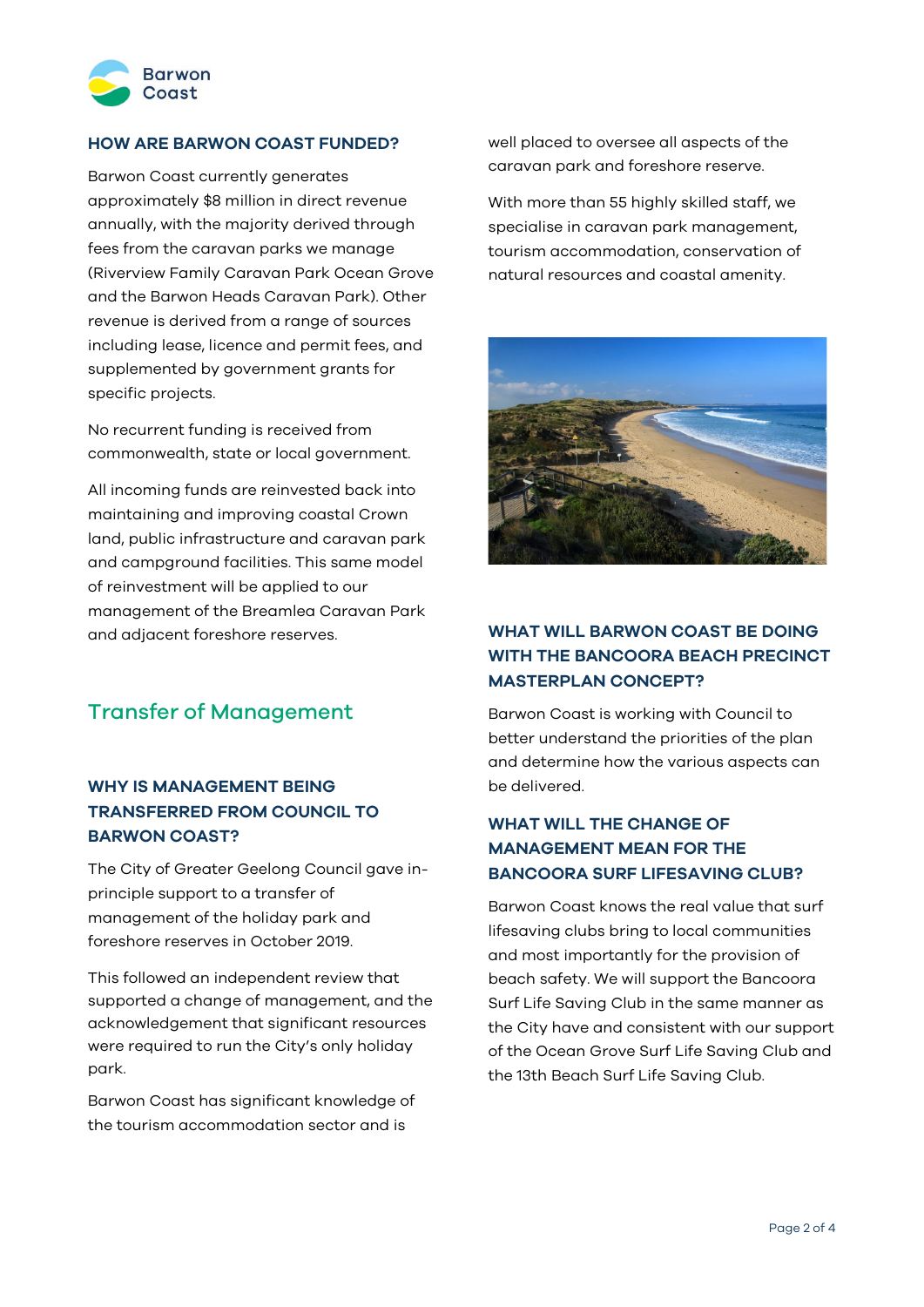

# Caravan Park and Shop **Operations**

#### **WILL THE BREAMLEA POST OFFICE AND SHOP CONTINUE TO OPERATE AFTER 1 APRIL?**

Barwon Coast is very aware of how important the shop and Post Office are to the local community and visitors. We see it as a priority and are committed to the continuing operation of these important services.

#### **WHY ARE YOU CHANGING THE NAME OF THE BREAMLEA HOLIDAY PARK TO BREAMLEA CARAVAN PARK?**

To ensure consistency across all our accommodation businesses, we will be changing the name. We believe this change will also assist with strategic brand management and marketing to potential customers.



## **WILL BARWON COAST BE IMPLEMENTING THE BREAMLEA HOLIDAY PARK MASTERPLAN DEVELOPED BY COUNCIL?**

Barwon Coast is currently reviewing the masterplan as part of a larger project to review business planning for all our caravan parks and campgrounds. Barwon Coast will engage with campers and the local community and other relevant stakeholders throughout 2022 during the review process.

#### **WILL CAMPING RATES AT THE BREAMLEA CARAVAN PARK CHANGE FROM THEIR CURRENT LEVELS?**

Barwon Coast charge consistent fees for camp sites, cabin accommodation and twelve-month permits across our existing caravan parks – the Riverview Family Caravan Park in Ocean Grove and the Barwon Heads Caravan Park.

These fees are reviewed annually by the Barwon Coast Committee of Management with consideration of current market expectations, the facilities and amenities within the park, the experience offered to guests and any increases in operating costs.

We will be assessing the fees for Breamlea Caravan Park through the same process and aim to align the fees at Breamlea Caravan Park to match similar offerings at our other parks. If changes are made this will be clearly communicated, in advance, with all campers and interested stakeholders.